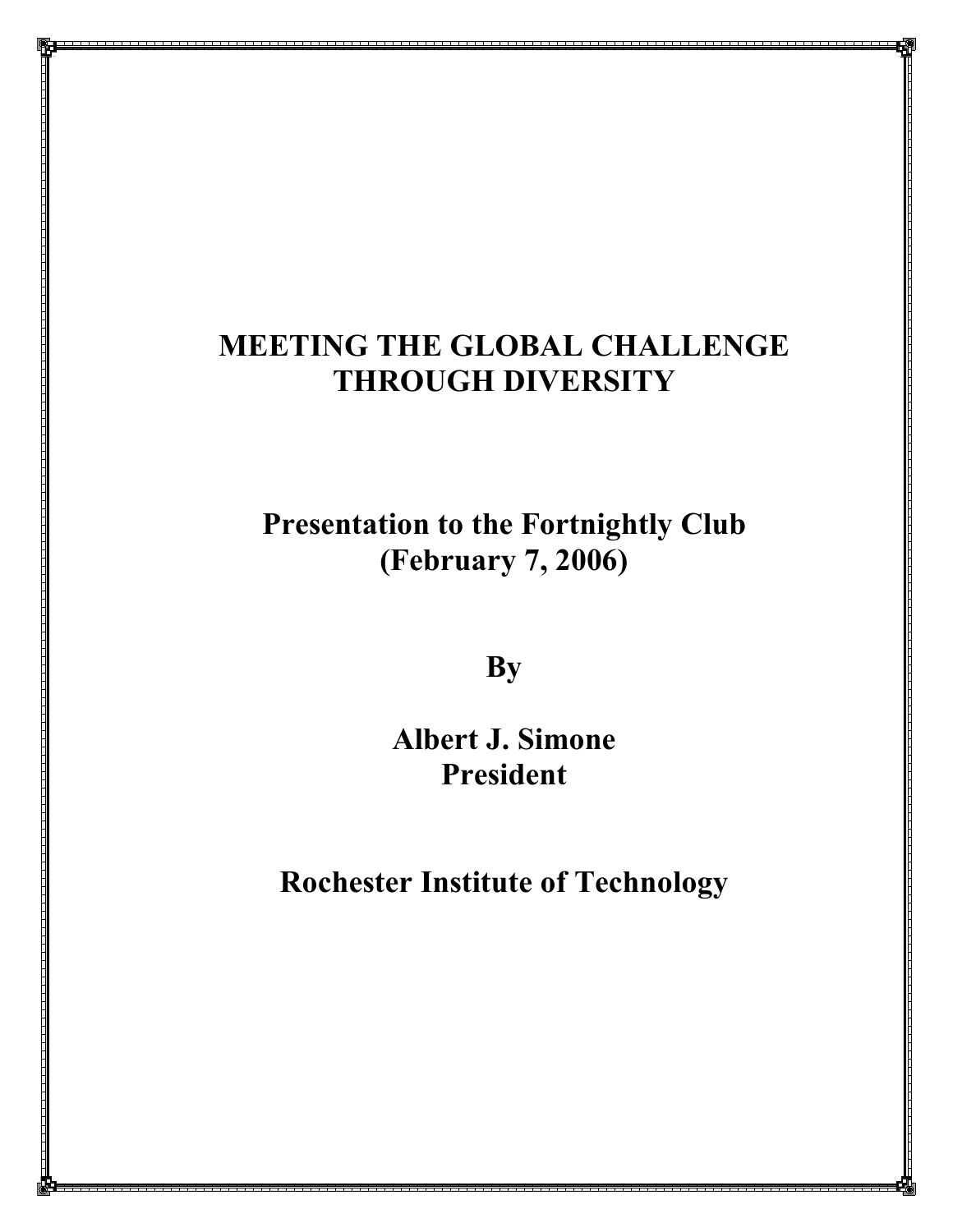## **Table of Contents**

**Page**

| <b>INTRODUCTION</b>                                    | $\mathbf{1}$            |
|--------------------------------------------------------|-------------------------|
| <b>THE GLOBAL CHALLENGE</b>                            | 1                       |
| The World is Flat                                      | $\mathbf{1}$            |
| <b>Tatung Institute of Technology</b>                  | $\boldsymbol{2}$        |
| <b>International and Individual Financial Accounts</b> | $\overline{2}$          |
| <b>Misery Index</b>                                    | 3                       |
| <b>Key Component to Meeting the Challenge</b>          | $\boldsymbol{4}$        |
| <b>EDUCATION: WE SEE THE ENEMY - IT IS US</b>          | $\overline{\mathbf{4}}$ |
| <b>International Comparisons</b>                       | $\overline{\mathbf{4}}$ |
| <b>New York State and the Nation</b>                   | 5                       |
| <b>MATH WILL ROCK YOUR WORLD</b>                       | 6                       |
| <b>MEETING THE CHALLENGE THROUGH DIVERSITY</b>         | 7                       |
| PROGRESS TOWARDS A SOLUTION                            | 10                      |
| <b>CONCLUSION</b>                                      | 12                      |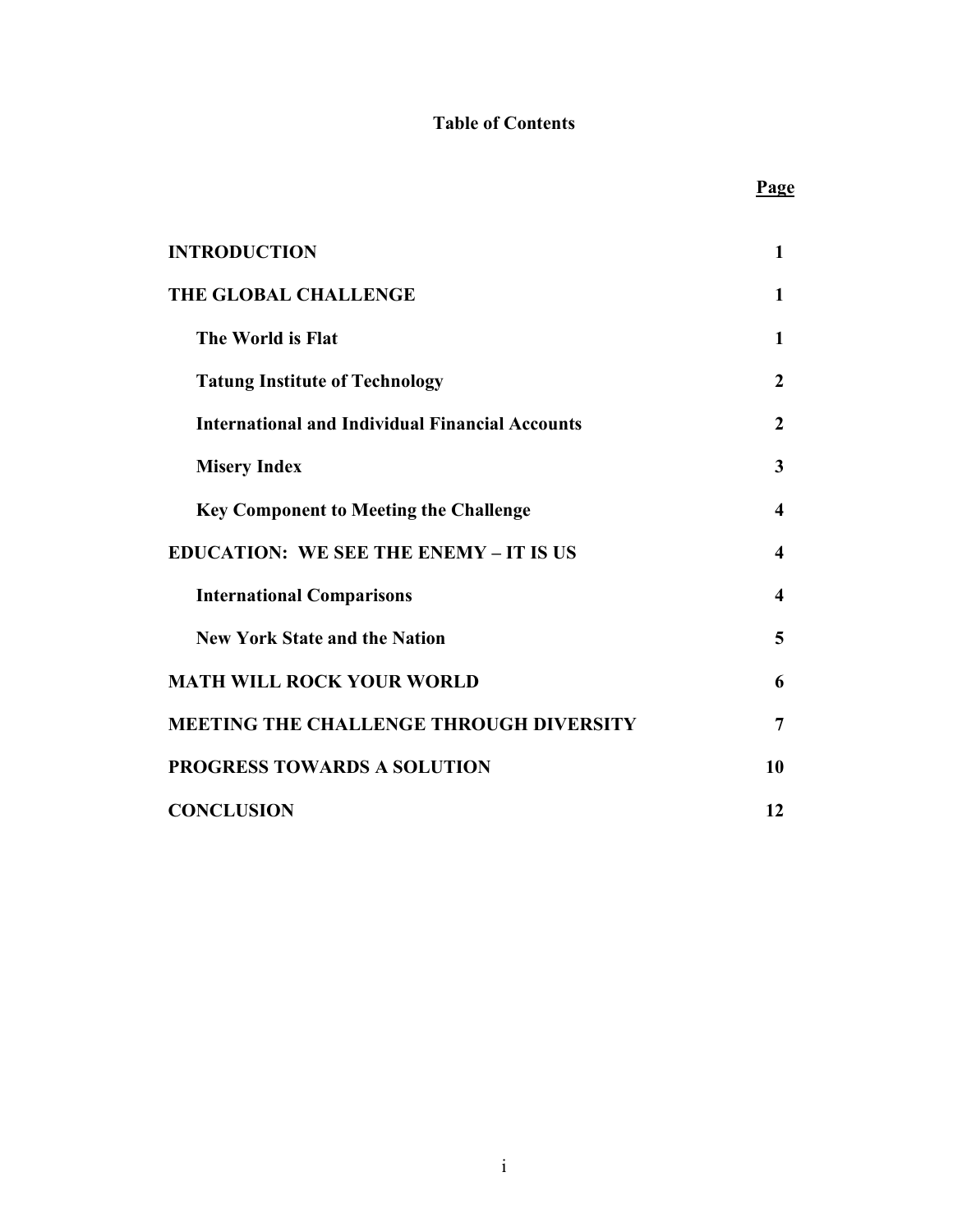#### **INTRODUCTION**

In what follows, we shall describe some of the key challenges facing the United States at this time. We shall cite some general macro economic statistics which describe the U.S. economy over time and in relationship to other countries. The economic challenges we cite are cause for alarm.

We shall also speak to some of the data which describe the general status of education – at the K through 12 and university levels – in this country. Again, there is a significant case for alarm.

The economic discussion points to a problem that threatens our quality of life, standard of living, and, ultimately, even our democracy. The discussion around education is important because, as I shall argue in a later section of this paper, it is the key to meeting the challenge.

The solution, however, is not just to have more people better educated in particular disciplines. Rather, it is creating a system and changing the culture so that a particular segment of our population – namely, women and minorities (especially women) – become more fully engaged in specific academic disciplines which lead to expertise in particular professions.

#### **THE GLOBAL CHALLENGE**

#### **The World is Flat**

Thomas L. Friedman, in his recent book *The World is Flat*, describes some challenging and worrisome global activities:

- In 2005, 400,000 American IRS tax returns were prepared in India.
- Indian and Israeli firms are transmitting CAT scans via the Internet to the United States so Americans can get a second opinion from an Indian or Israeli doctor more quickly and cheaply.
- Indian engineers can handle most technical jobs at 1/10 the cost of American engineers.
- Wal-Mart last year imported \$18 billion of goods from 5000 Chinese suppliers (who represent 80% of Wal-Mart's suppliers).
- For American automobile makers, health benefits cost \$6,000 per worker if the car is manufactured in the United States. If it is manufactured in Canada, because Canada provides socialized medicine, the cost per worker is \$800.

These examples and others that can be readily added, certainly give us pause for thought.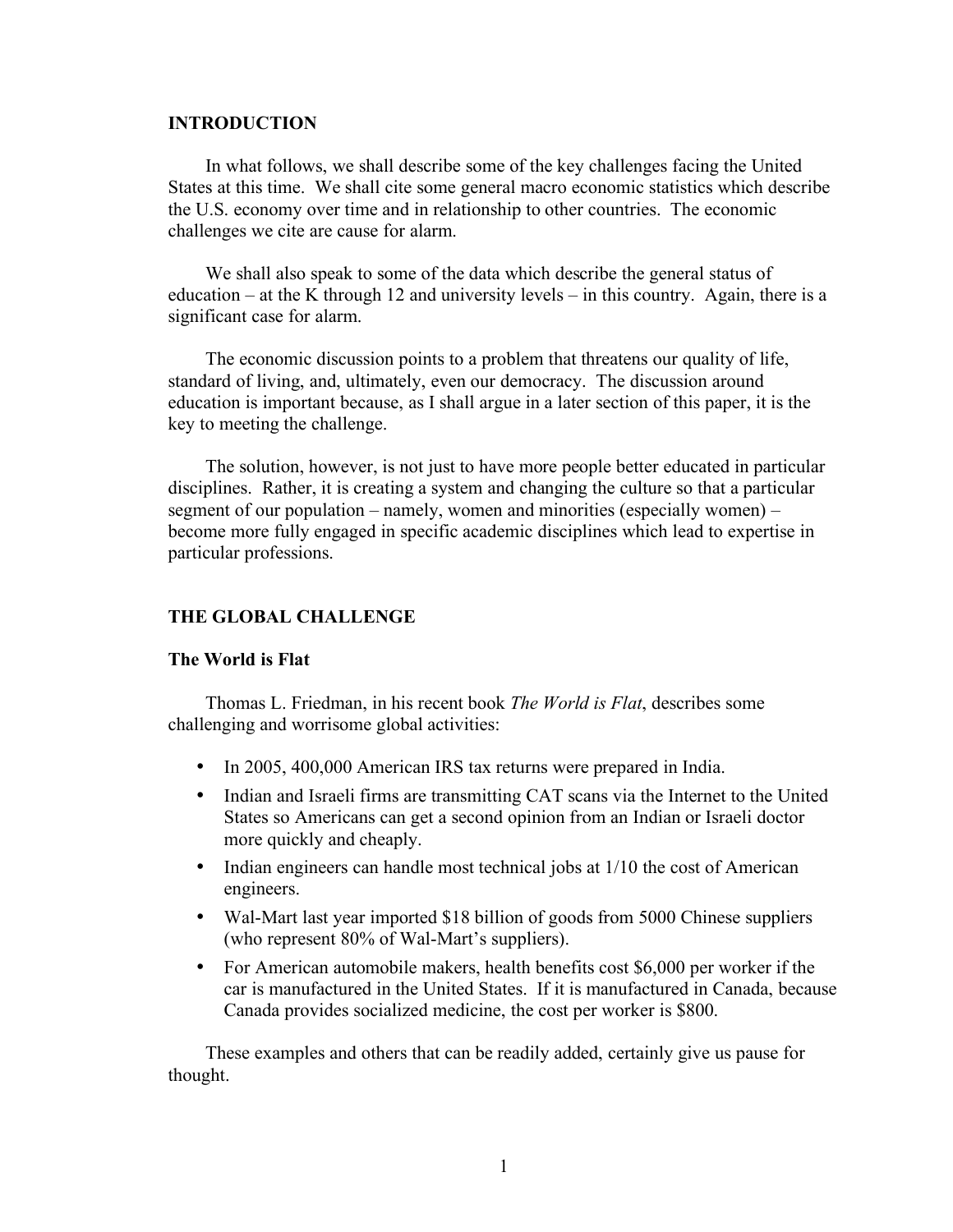#### **Tatung Institute of Technology**

Twenty years ago, I visited, several times, Tatung Institute of Technology (TIT) in Taiwan. There are many interesting similarities between TIT and Rochester Institute of Technology (RIT). For example, TIT has a totally integrated co-op program. A thriving electronics company, Tatung Industries, has its manufacturing facility right next door to TIT. TIT students work as co-op students at Tatung Industries prior to graduating. After graduation, many of them go to work directly for Tatung Industries.

However, my point in describing TIT is not because it is an institute of technology like RIT, nor because like RIT it has a co-op program. Rather, my point is something very different. Every engineer at TIT is required to be fluent – in terms of reading, writing, and speaking – in four languages: Chinese, English, Japanese, and (at the time) Russian. They also are expected to be reasonably fluent in one other language which, typically, was selected from among German, French, Italian, and Spanish. These engineers, engaged in international competition and thereby competing with American engineers around the world, have the distinct advantage of having language proficiency in the countries in which they are working. With the language proficiency comes a better understanding of the foreign cultures with which they are working, and the history and institutions of those countries. Moreover, it conveys a sense of respect for the people of those countries because they have taken the time to learn the language.

The curriculum at TIT does not leave room (really none) for a study of the humanities, social sciences, and the arts, while American engineers are required to take approximately 50% of their curriculum in these areas. TIT students are clearly narrowly focused. However, I suspect that by now they may also be taking some foundation courses in business administration. What a competitive advantage they would have then: engineering and technology, language and culture, and business. And these are just undergraduate students.

#### **International and Individual Financial Accounts**

The January 14-16, 2006 issue of *The Economist* offers a historical look at the country's international accounts and individual savings rates. To put them into a comparable context, it looks at these accounts as a percentage of gross domestic product (GPD).

As you recall, the current account balance represents the dollar value of U.S. exports of goods and services minus the dollar value of U.S. imports of goods and services. The U.S. current account balance since 1960, as a percentage of GDP, shows the following:

| 1960 | $1\%$    |
|------|----------|
| 1970 | 0        |
| 1980 | $\Omega$ |
| 1985 | $-3\%$   |
| 1990 | $\Omega$ |
| 2005 | $-6\%$   |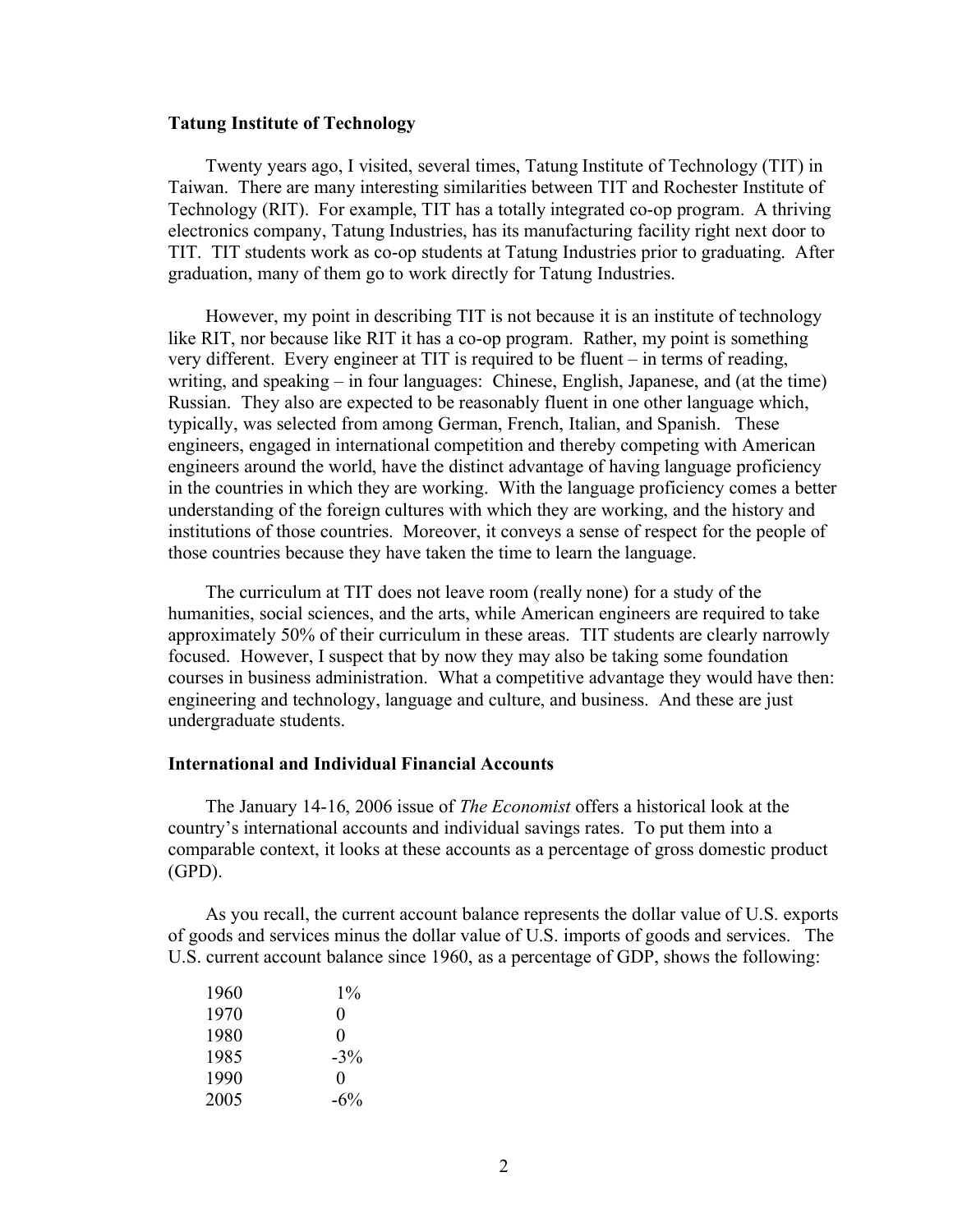The 2005 deficit in the U.S. current account is a historical record.

Household financial balances are defined as individual disposable income (total income minus income taxes) minus consumer expenditures (this difference is the "household savings" rate). Since 1960, U.S. household balances as a percentage of GDP are:

| 1960 | $2\%$  |
|------|--------|
| 1970 | $2\%$  |
| 1980 | $7\%$  |
| 1985 | $2\%$  |
| 1990 | 3%     |
| 2005 | $-4\%$ |

The -4% figure means that individual households, on average, are spending 4% more than they are earning through reducing their savings accounts, taking down equity in their homes, or borrowing.

These trends are disturbing to say the least. If they continue, they threaten and will ultimately undermine the American economy. Right now, we are vulnerable to the whims and actions of the international community because of the large negative current account balance. We are also vulnerable to the dire consequences of a major domestic economic or terrorist setback because of the negative saving rate.

#### **Misery Index**

The Initial Misery Index was invented by American economists in the 1970's. It was defined as the sum of the unemployment rate and the inflation rate. It was meant to provide a quick gauge of the economic health of the country. You will remember those years of "stagflation", when both the unemployment and inflation rates were in double digits (along with the interest rate). If we compute the Misery Index historically and bring it to the present, the United States fares pretty well, over time, particularly in comparison with Europe which has experienced extremely high unemployment rates.

Economists at Merrill Lynch have devised a broader internationally focused index as the new "Misery Index". In addition to the unemployment rate and the inflation rate, this new index also includes the interest rate (defined as the 3-month T-bill rate), the federal budget balance, and the current account balance. These are add-ons. The Index then subtracts GDP growth, since growth in GDP is a positive factor. That is to say, low unemployment, inflation, and interest rates are good and high rates are bad; positive budget and current account balances are good and negative balances are bad; a high GDP growth rate is good and a low rate is bad.

The new Misery Index paints a bleak and threatening picture for the United States when compared with the G7 countries (Canada, France, Germany, Great Britain, Italy, Japan, and the U.S.). The negative picture is created primarily by the significant deficits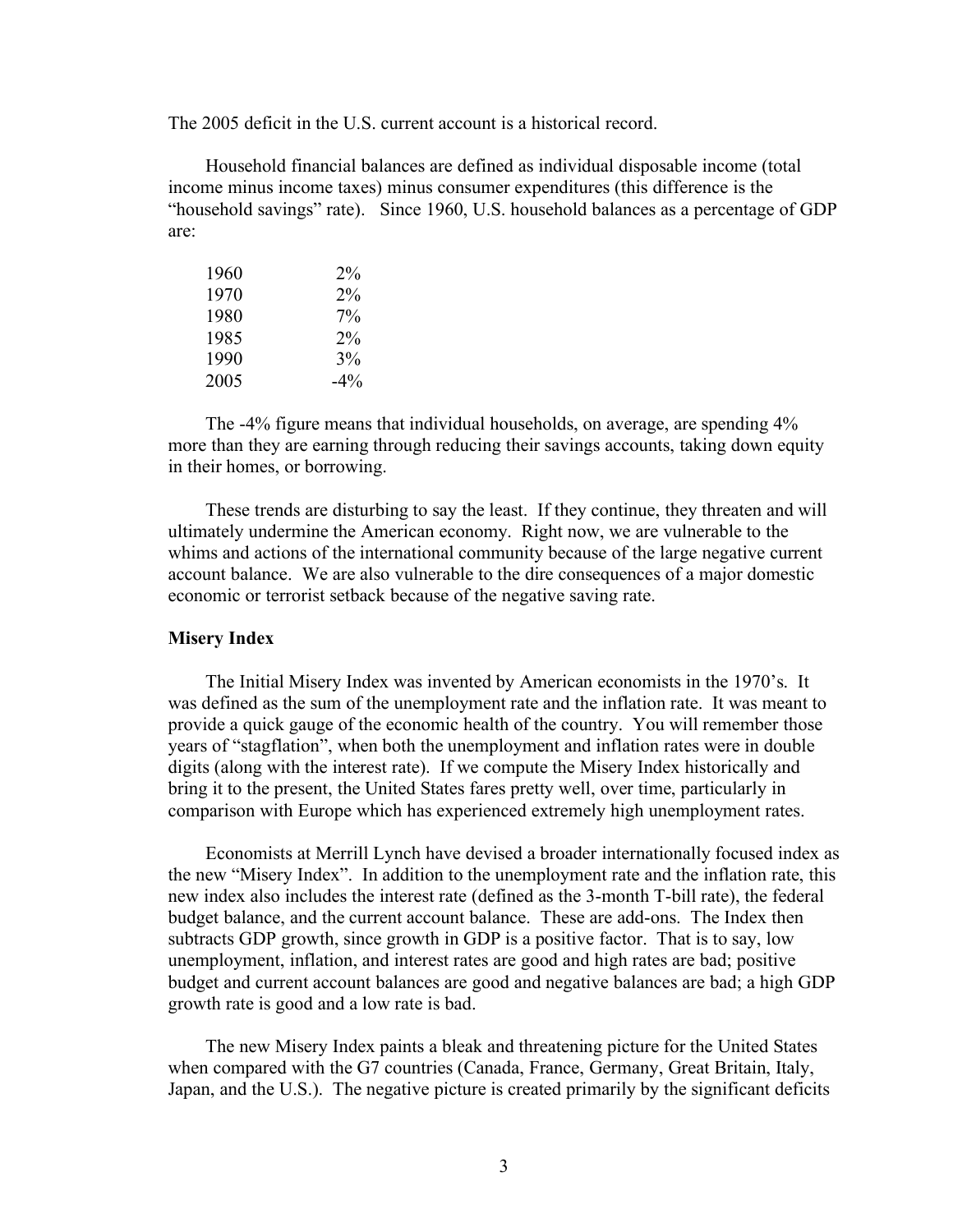the U.S. has in the federal budget and current account balances. Today is in stark contrast to the picture in the 1990's.

For example, in 1994, the U.S. had the second lowest Misery Index (14) among the G7 countries. Japan was lower at around 6. The other countries in increasing order of misery were:

| Germany        | 19 |
|----------------|----|
| Canada         | 20 |
| France         | 22 |
| <b>Britain</b> | 27 |
| Italy          | 28 |

In 2005, the U.S. has the largest Index number and is the only country to see a large increase over the 10-year period. Japan showed a slight increase during this period; but it was also coming from the lowest base of all the countries. All the other countries showed significant decreases in Misery.

For example, in increasing order of Misery again, we have:

| Japan                | 6  |
|----------------------|----|
| Canada               | 7  |
| Great Britain        | 11 |
| Germany              | 13 |
| Italy                | 16 |
| France               | 17 |
| <b>United States</b> | 19 |

Canada, over the last ten years, has had the biggest reduction in its Misery Index of any G7 economy (from 20 to 7 or a reduction of 13). It is the only country among the G7 running both current account and budget surpluses.

#### **Key Component to Meeting the Challenge**

I submit that education, at the K through 12 and university levels, is the key to meeting this global challenge. However, education currently is working against us, both at home and abroad. We turn to this next.

#### **EDUCATION: WE SEE THE ENEMY – IT IS US**

#### **International Comparisons**

We are increasingly lagging behind in Science, Technology, Engineering, and Math (STEM) when compared to other countries. For example: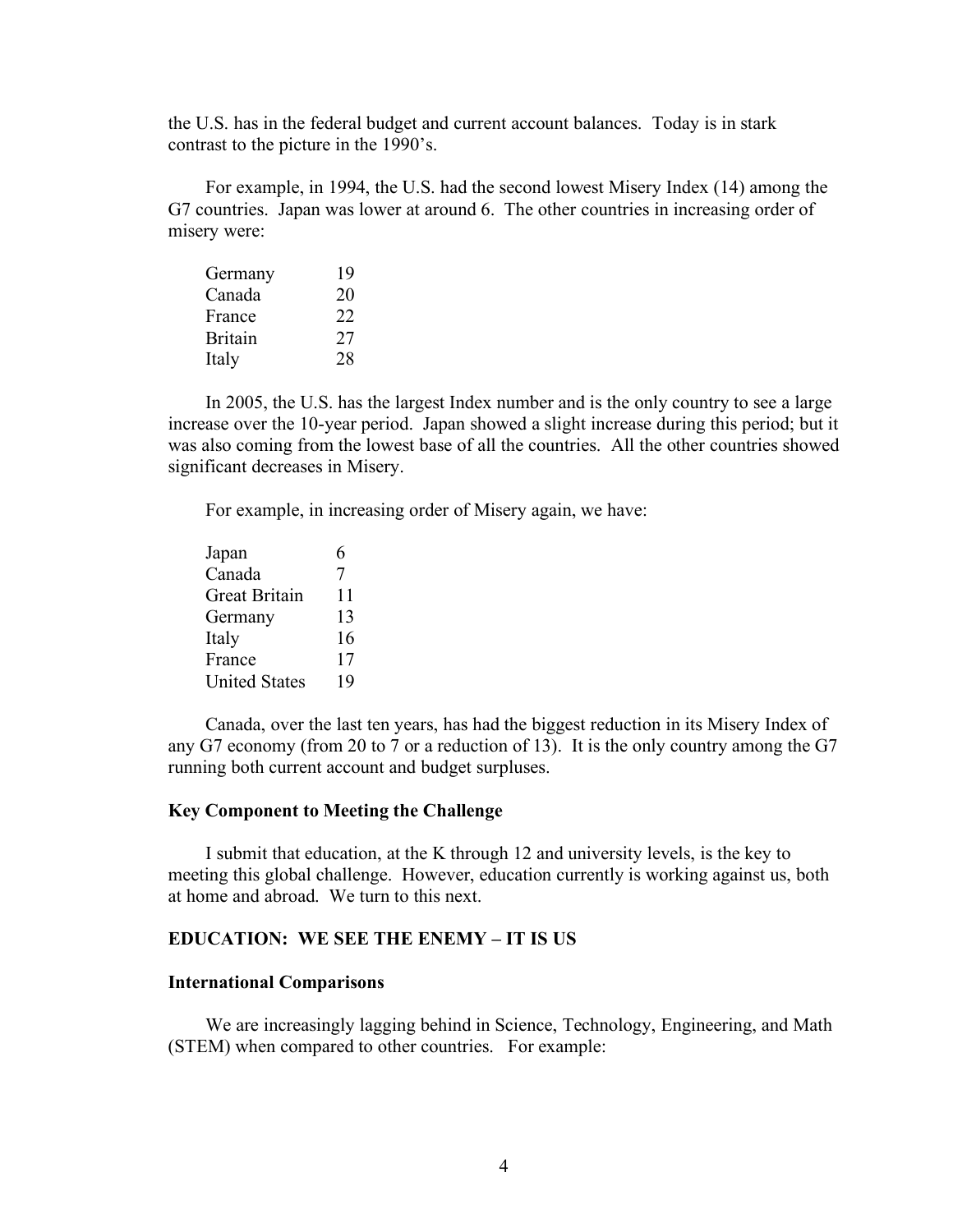- In recent years, in Japan 66% of undergraduate degrees awarded were in STEM, in China it was 59%, in Taiwan it was 41%, in South Korea it was 33%, and in the United States it was 32%. Specifically in engineering, 46% of China's degrees are in engineering, 25% of Russia's degrees are in engineering, and 5% of U. S. degrees are in engineering (Trilogy Publications, 2004).
- Today, the United States ranks  $17<sup>th</sup>$  in the proportion of the college-age population earning STEM degrees. Several decades ago, we were 3rd.
- The number of high school graduates entering STEM disciplines has been declining in absolute and relative numbers over the past five years. As a consequence, the United States now imports foreign scientists and engineers; specifically, 20% of professional engineers in this country are immigrants.
- Over half of the doctorates awarded by American universities in STEM disciplines are awarded to foreigners.
- In 2003, 2.8 million bachelor's degrees in STEM were awarded worldwide: 1.2 million to Asian students in Asian countries, 830,000 to students in Europe, and 400,000 to students in the U.S. In 2004, 600,000 engineers graduated from universities in China, 350,000 in India, and 70,000 in the U.S. ("Rising above the Gathering Storm", National Academy of Science, 2005).
- In the fourth grade, U.S. students score above the international average in math and near first in science. By the eighth grade, they score below the international average in math and only slightly above it in science. By the twelfth grade, U.S. students are near the bottom of a 49-country survey in both math and science, outperforming only Cypress and South Africa.
- U. S. Labor Department statistics tell us that the number of openings annually for information technology and computer science graduates through the year 2012 will be 145,000. However, the number of expected degrees awarded annually is 75,000.

#### **New York State and the Nation**

What is happening in New York State mirrors what is happening in the rest of the United States. For example, the number of bachelor's degrees conferred in New York State in STEM has been dropping steadily over the past ten years. Specifically, from 1984-85 to 2004-05 (much of the data cited comes from "Regaining New York's Competitive Edge: Increasing Engineering, Math, and Science Majors", Commission of Independent Colleges and Universities, January 9, 2006):

- Engineering degrees have declined 36%.
- Mathematics degrees have declined 25%.
- Physical Sciences degrees have declined 33%.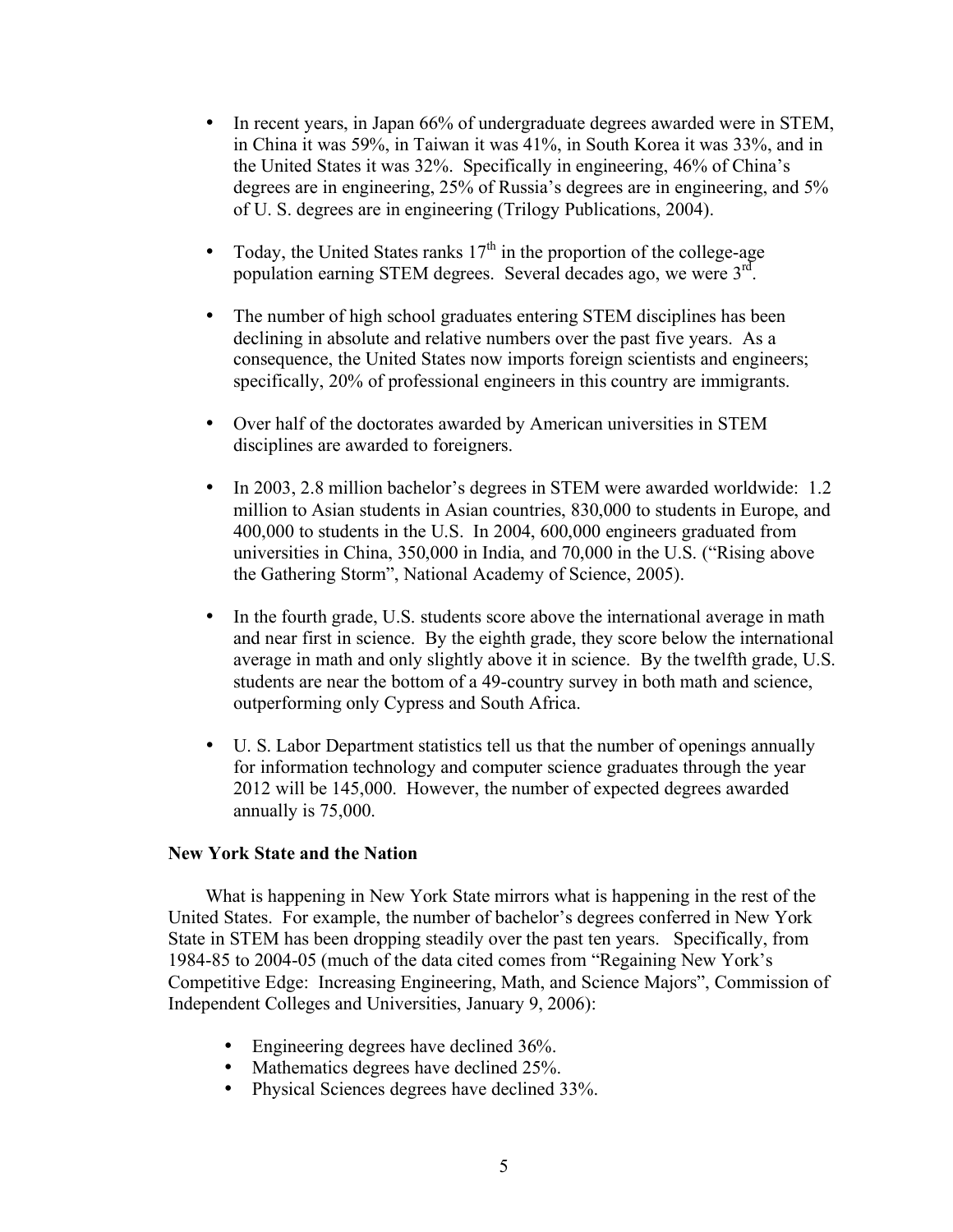• Only Biological and Biomedical Science degrees have increased (by 4%).

Over the past twenty years in New York State, the number of engineering degrees conferred has dropped, while the portion of international students receiving engineering degrees at all levels has increased. For example, comparing 1984-85 to 2004-05, the number of degrees awarded to international students increased:

• From 6% to 10% at the undergraduate level, from 24% to 27% at the master's level, and from 46% to 71% at the doctoral level.

The picture remains bleak as we review the results of New York State Regents exams in math and science. Taking the cohort of students who entered kindergarten in 1991-92 and were seniors in 2003-04, we find that:

- 81% sat for the biology exam (that is good).
- 55% took the chemistry exam (not so good).
- 42% took the math B regents exam (worst yet).
- 20% took the physics regents exam (worst of all).

Moreover, of these students, only 15% scored more than 84 on the chemistry exam, 27% on the math exam, and 23% on the physics exam. In effect, a small number of students sit for these key exams. Moreover, a small percentage of those who do sit do well. Examining this situation across the United States, it is estimated that less than 15% of U.S. students have the prerequisites to pursue STEM degrees in college.

If underlying conditions do not change and current trends persist, the national demographics exacerbate the program tremendously. For example, it is estimated that somewhere in the years 2040 to 2050, minority populations will represent a majority of the total U.S. population, both in school and post K-12. Hispanics will lead the way at 30% of the minority population, followed by African Americans at about 15% - 17% of the population. If we take a look at African American and Hispanic American students today, we find that 39% of the U.S. high school population is made up of African Americans and Hispanics. Yet, today, this population represents only 6% of the STEM workforce and only 7% of undergraduate and graduate degrees are awarded in STEM disciplines.

#### **MATH WILL ROCK YOUR WORLD**

The heading for this section is the title of the lead article and cover page of the most recent issue of *Business Week* (Baker S. and Leak B., "Math Will Rock Your World", January 23, 2006, iss. 3968, p. 54 ff.). Quoting from this article:

"The world is moving into a new age of numbers. Partnerships between mathematicians and computer scientists are bulling into whole new domains of business and imposing the efficiencies of math. This has happened before. In past decades, the marriage of higher math and computer modeling transformed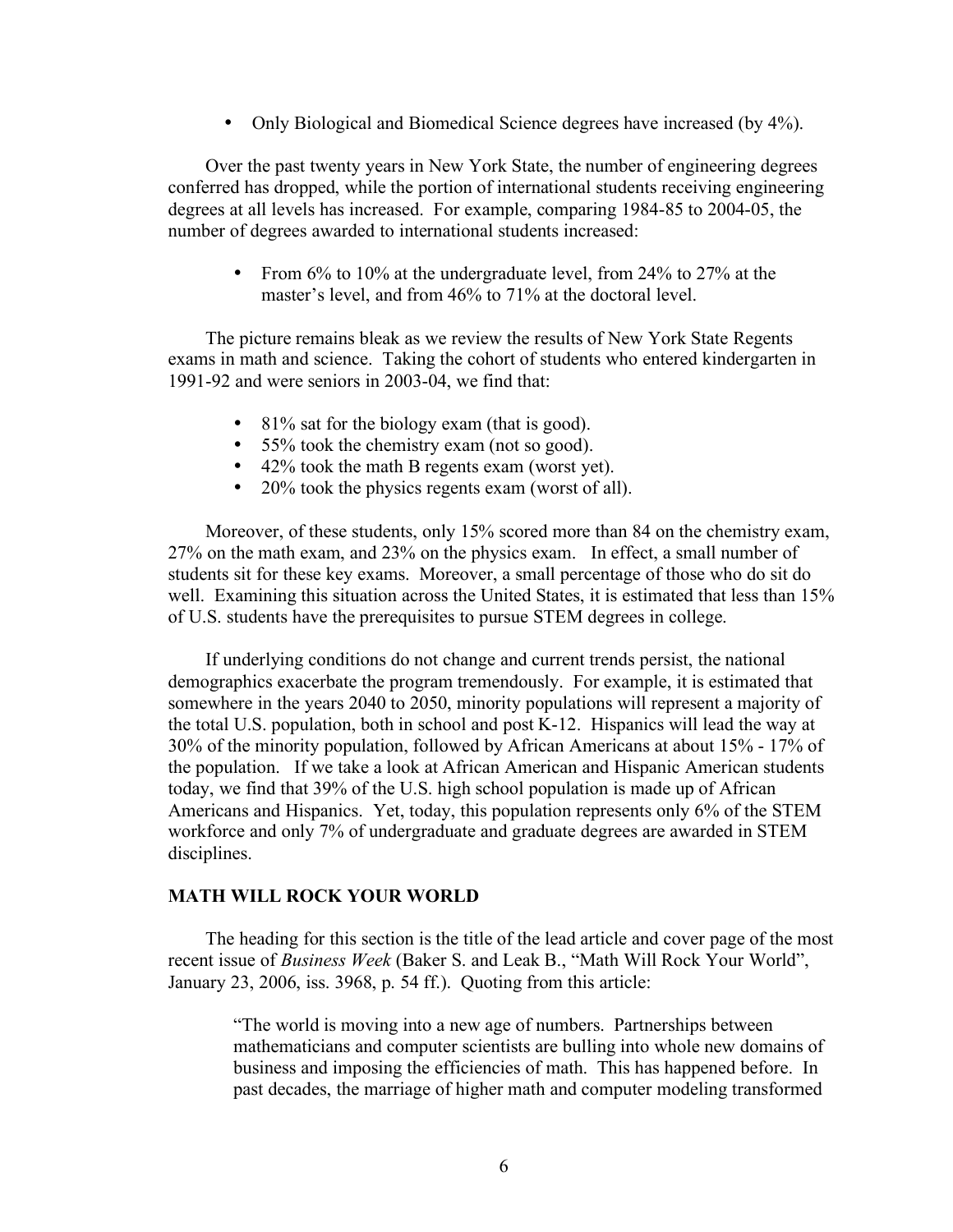science and engineering. Quants turned business finance upside down a generation ago. Data miners plucked useful nuggets from vast consumer and business databases. But just look where the mathematicians are now. They are helping to map out advertising campaigns. They are changing the nature of research in newsrooms and in biology labs, and they are enabling marketers to forge new 1-1 relationships with customers. As this occurs, more of the economy falls into the realm of numbers. Says James R. Schatz, Chief of the Mathematics Research Group of the National Security Agency (NSA): 'There has never been a better time to be a mathematician."

The article goes on to say:

"This mathematical modeling of humanity promises to be one of the great undertakings of the  $21^{st}$  Century. It will grow in scope to include much of the physical world as mathematicians get their hands on new flows of data, from atmospheric sensors to the feeds from millions of security cameras. It's a parallel world that is taking shape, a laboratory for innovation and discovery composed of numbers, vectors, and algorithms."

I am taking time to speak to math as a specific STEM discipline for two reasons. First, math provides the foundation and is the fundamental building block for all of the other STEM disciplines. Second, math by itself is a driver of creativity, innovation, and productivity. I believe that the single greatest reason for the lack of students in STEM disciplines is the fact that too many students cannot get past the gateway discipline of mathematics. If you cannot master your introductory math courses, particularly through the basic calculus courses, you cannot begin to be effective and successful in other STEM disciplines.

And where do we stand today? It has been estimated that in the United States the number of professional mathematicians is approximately only 5,000. I believe we have to exponentially grow that number to meet the global and domestic challenges that face this nation that are being discussed in this paper.

### **MEETING THE CHALLENGE THROUGH DIVERSITY**

A diverse society is one in which everyone, particularly racial/ethnic minorities and women, has the opportunity to participate fully in the life and work of society. Historically, the key argument for achieving diversity has centered around "social justice". This argument remains relevant today.

I would like to emphasize another argument which is particularly relevant today, an argument which goes directly to our individual and national self-interest. It is a pragmatic argument. Simply put, we need minorities and women to participate more fully if the democratic freedoms and quality of life that Americans enjoy are to be sustained in the years ahead.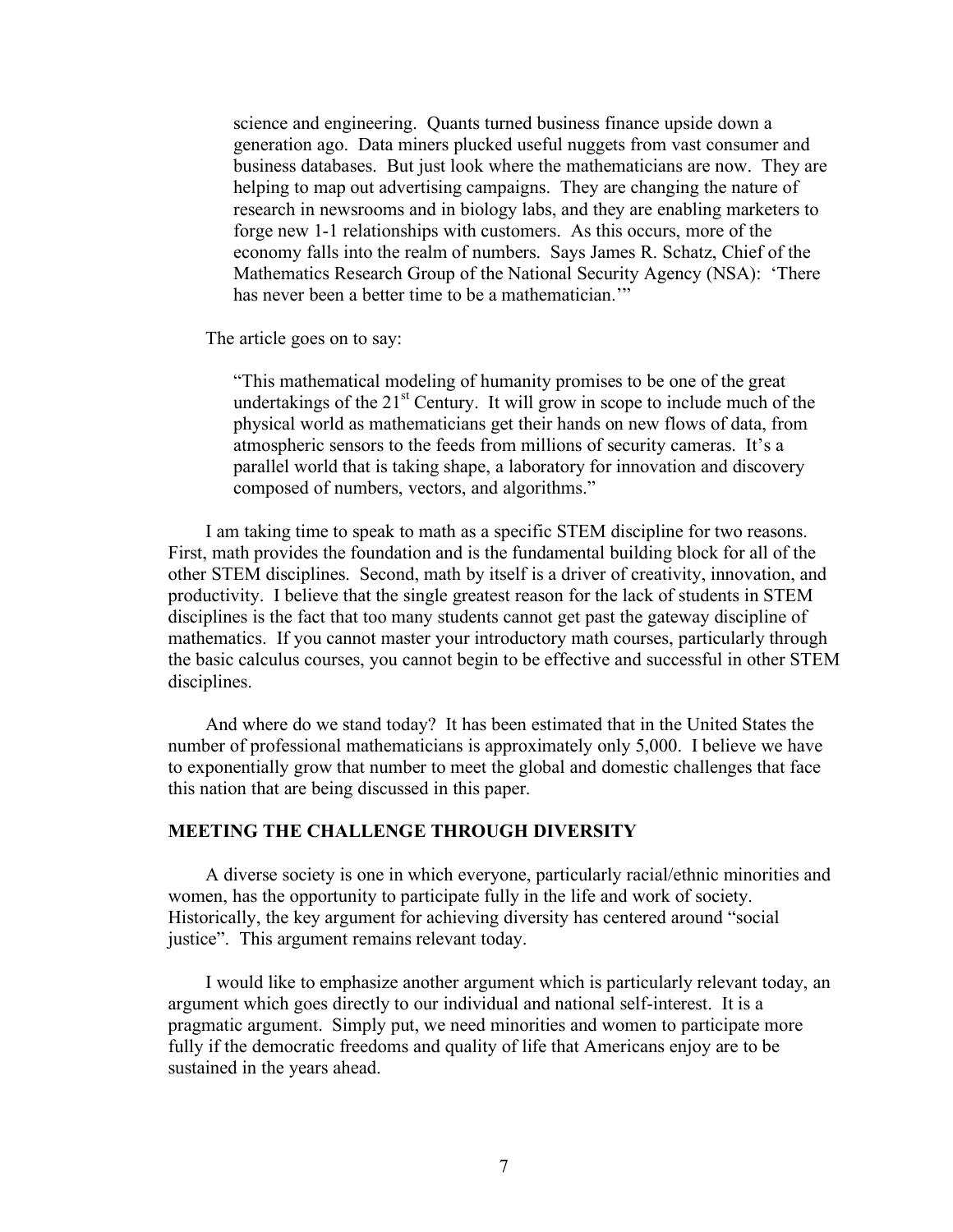In basic terms, we need more women and minorities in STEM professions in order to maintain our competitive position with the rest of the world, economically, politically, and militarily. In other words, in order to retain our position of world leadership, we need to have a significantly increasing share of our workforce in STEM, and it is not happening – in fact, it is going the other way. Former President Clinton was on the RIT campus meeting with the faculty, staff, and students, and making a presentation on December 14, 2005. He introduced this very topic. He pointed out that if we could get women and minorities to participate in STEM disciplines (he did not use the acronym STEM) at the same rate that white males participate today, we could solve our global and domestic problems going forward in the areas I have talked about in this paper. He could have said we should just increase the percentage of white males going into STEM. I think he realized that while there could be some give here, there certainly is a need to have other disciplines explored fully. Moreover, not everyone is suited to STEM, and maybe the number of white males that we have in STEM disciplines today is fairly close to what the maximum figure could be.

However, 57% of students in college today are women. The percentage of women in STEM disciplines varies from 5% to 24% (excluding biology). If we could raise those numbers to the same level as white males, we will be well on the way to solving our problems within a very few years (U.S. Government Accountability Office, October 2005).

Of course, as time goes on, it will be increasingly important to engage minorities in STEM discipline. As I indicated earlier, minorities are a rapidly growing percentage of the U.S. population (attributable both to higher birth rates and immigration) and the Caucasian population is barely (and not even that) reproducing itself.

The optimum answer is to have more people – men and women, majority and minority – committing to STEM right away. The reality is that, in the short run, women provide our best advantage and, in the long run, it is women and minorities.

Why are there not a lot more women in STEM? The president of Harvard University recently – and unfortunately – made statements which have been widely interpreted as indicating that women may not have the intellectual capacity or the professional resolve to make it in STEM. Whether or not this is what he intended, this is what has been conveyed. Of course, he is obviously wrong on both fronts.

But why are women, again, so underrepresented? Many people believe it has to do with culture. Too often, women are told that they do not like math and science and they are not good at math and science; these disciplines are reserved primarily for men. Decades ago this was reflected by the fact that when women went to college, they intended to become teachers and nurses. I remember twenty years ago when I taught classes in business, economics, math, statistics, and engineering that I seldom saw a woman in any of the classes at the undergraduate level and rarely at the graduate level. Today, the majority of students in MBA programs, law schools and medical schools are women. The culture changed in these disciplines.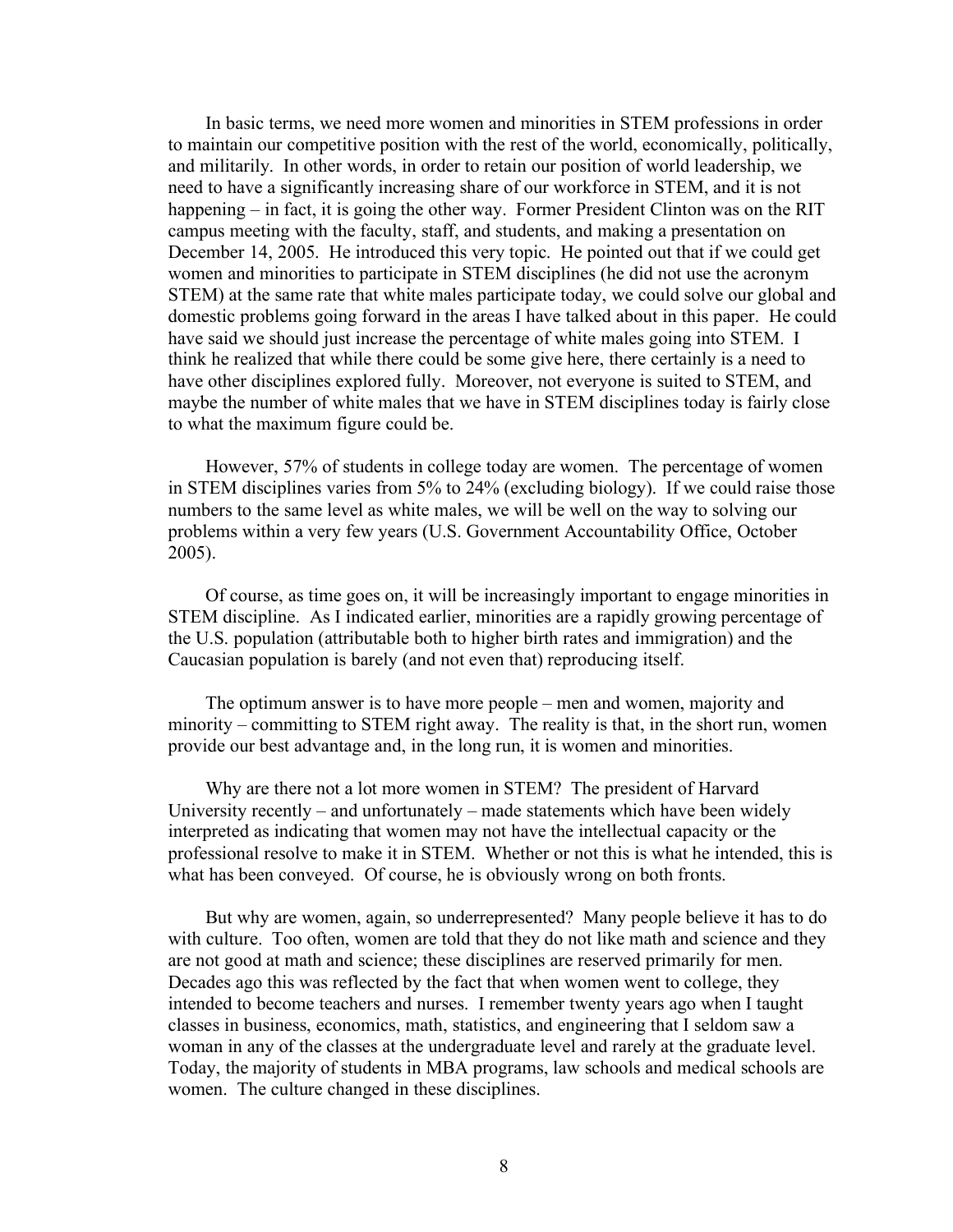However, the culture has not yet changed for women in STEM disciplines. We must work to make that happen. Teachers, counselors, and parents must emphasize to women that they are welcome and can be just as successful as men in these disciplines. This should happen in pre-K and throughout K-12. One of the problems, of course, is that most of the mothers are not from these disciplines, and so they cannot serve as role models. Moreover, most of the teachers in these disciplines in K-12 are also male and not female. Finally, many of the teachers in K-12 – male or female – are not sufficiently qualified to really teach math and science. Some are ill-prepared or just drafted into these disciplines. It is hard, in these situations, for the students and teachers to project excitement and interest in STEM.

If I could divert for a moment and reflect on my own career as it regards women in leadership roles, I would like to point out the following.

When I first became Dean at the University of Cincinnati, 13 people reported directly to me. None of them were women. When I left that office ten years later, 7 of the 13 of my direct reports were women. I then moved on to the University of Hawaii where I was president for nine years. When I started, there were 13 people reporting directly to me, none of whom were women. When I left, nine years later, 7 of the 13 people reporting to me were women.

When I came to RIT, of the 15 people reporting directly to me, none of them were women. Right now, 8 of the people reporting to me are women.

Why is such the case? I must honestly say that I have never deliberately tried to recruit a woman - not ever. I simply have tried to recruit the best person possible. I have insisted that there be women and minorities in the pool to be considered but once they are in the pool, I immediately became gender- and color-blind. I was looking for the best people. I wanted the pool from which we selected to be as large as possible. As it turned out, the majority of the folks in my last three places of employment turned out to be women. Why? How come?

These questions occur because the number of women that I could consider for these administrative positions has always been small. Often women represented only 5% or 10% of the relevant pool. Yet, I hired them at more than a 50% rate.

I have a theory to explain this phenomenon. It goes like this. There is subtle and not so subtle, conscious and subconscious, and subliminal discrimination against women in certain disciplines and women for leadership roles. It is ingrained in the culture. Nonetheless, certain women rise up against these odds and overcome the obstacles before them. They manage to fight their way into the top 10 to be considered and then the top 4 or 5 to be considered. When I look at the top 5 and find one woman and four men (a 20% ratio of women to men in this case), I nonetheless end up hiring a woman more than 50% of the time. Again, why? My answer is that I am just looking for the best person. For me, the best person starts out with someone who has the highest level of integrity. It is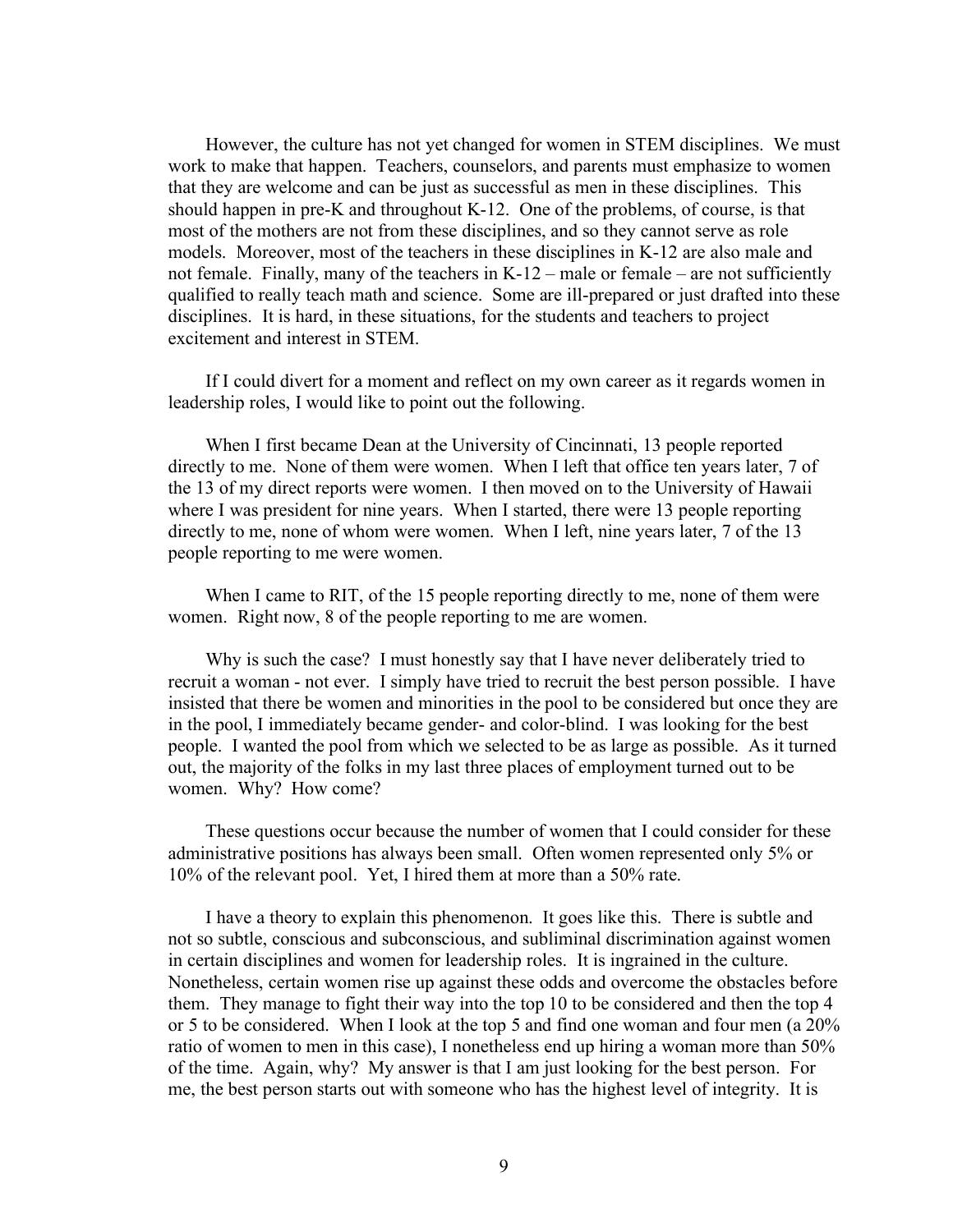very hard to judge that, so I do the best I can and all the candidates typically trade off about the same in that regard.

Next, I look for work ethic, smarts, and toughness. I look into their eyes. I talk with their references. I challenge them one-on-one. The people who score the most points on work ethic, smarts, and toughness are the ones I hire. They happen to be women because, given the cultural barriers they had to overcome, if they did not work harder than everyone, if they were not smarter than everyone, and if they were not tougher than everyone, they would never get to be in that final pool of five. By going with work ethic, smarts, and toughness, I tend to end up with women. That is my theory, in any event.

I must tell you, in all my years in all of these jobs, while I have been disappointed by men and, in fact, have fired unceremoniously a number of them and more graciously replaced others, the only experience I have had with women is promoting them when I can, recommending them for higher positions elsewhere when I did not have a place to move them, and thanking the heavens that I had them on the team. My point is that women certainly are qualified in every respect for roles in STEM and leadership, and especially, leadership roles in STEM. We have to figure out how to accomplish this. I turn to that next.

#### **PROGRESS TOWARDS A SOLUTION**

If I had an ironclad sure answer to the challenges introduced, I would be flying all around the county, state, and nation trying to expedite it. I am not flying, but I have been participating in the issue and some solutions for a number of years. Let me offer some suggestions by reviewing the proposal by the Commission of Independent Colleges and Universities (cIcu) recently articulated at the State legislature. (cIcu is a lobbying and research group representing the 109 independent colleges and universities throughout the State of New York.) I served as Chairman of the cIcu Board from 2000 to 2002. At that time, I argued strenuously and effectively, I thought, for some of the proposals that are being offered now. In fact, one or two of the most important ones were favorably reviewed by the budget director and the governor – and then the recession hit. cIcu has been assiduously and steadfastly working on these and other proposals in the interim.

Actions that we as a State can take within the current environment will be listed below. If all of the states across the nation undertook similar steps, as a nation we will be on our way. However, the steps have to be taken quickly and – importantly – they have to be undertaken vigorously with outcome measurement and follow through. Appropriate resources, coordination, management, and tough leadership have to be part of any successful implementation.

Specifically, the action steps would be the following:

• Increase math and science teachers by providing 1,000 scholarships of up to \$10,000 per year for those students who commit to teaching math and science in New York State for up to five years. Preference could be given to applicants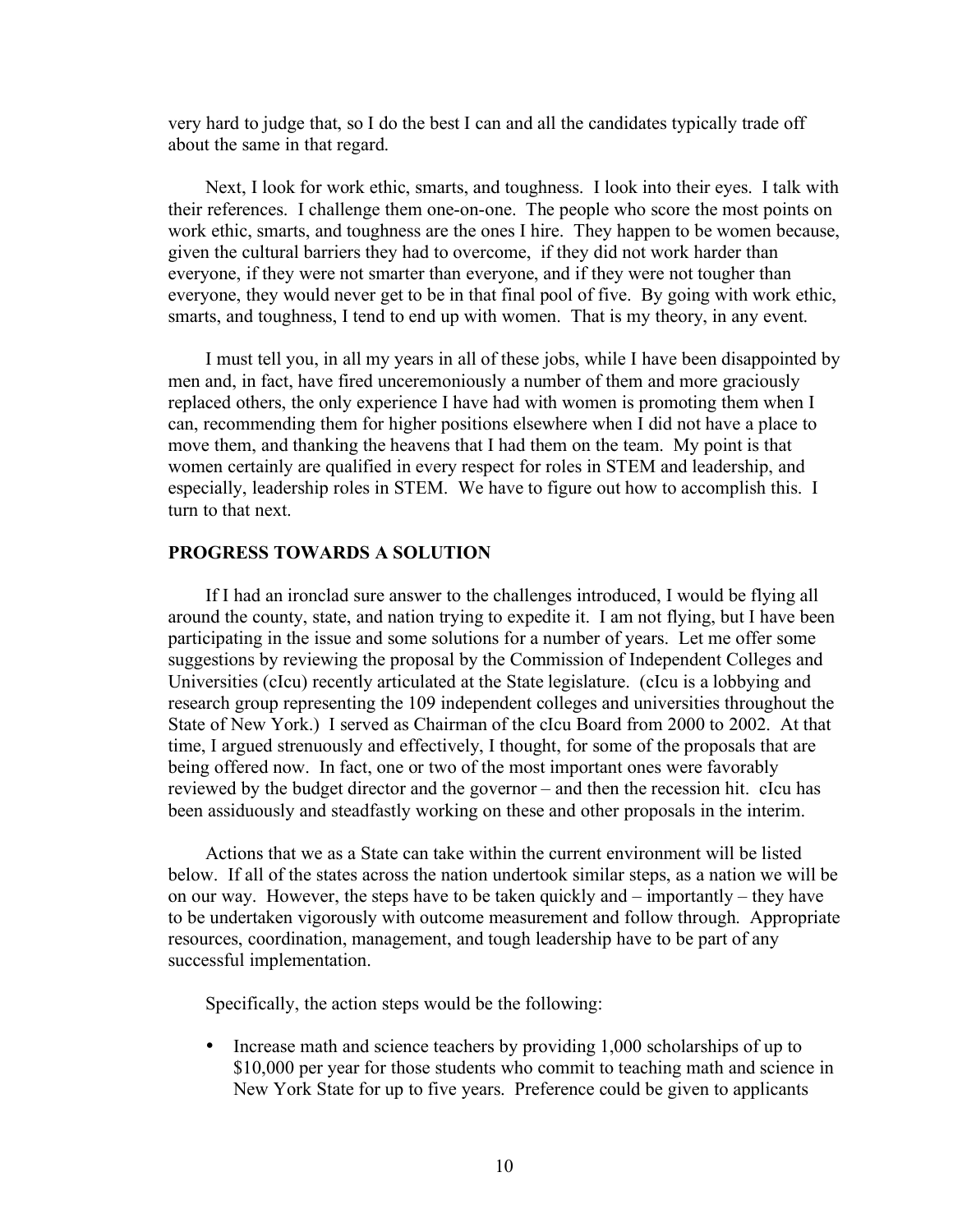with family incomes under \$75,000. This program would cost \$10 million in the first year and \$50 million when it was fully phased in.

- Increase the number of engineers by offering 1,000 loan forgiveness awards of up to \$10,000 per year. Recipients would have to commit to work for a New York located firm for up to five years upon graduation. This program will cost \$10 million in the first year, and \$50 million when fully phased in.
- Increase underrepresented students in math and science by expanding the STEP/C-STEP program. This is a program which offers 60% of its funding to support high schools and 40% to support colleges. The purpose of the program is to increase the number of historically underrepresented and disadvantaged students prepared to enter college and to complete college (at both the undergraduate and graduate levels) in STEM and health-related fields and licensed professions. The program includes the addition of counselors and mentors whose job is to be certain that high school students are encouraged to take the foundation courses necessary to be prepared for college programs in STEM. Currently, \$9.5 million is dedicated to STEP/C-STEP, and another \$2.5 million is being requested this year.
- Create eight math- and science-focused high schools throughout the state. The state is being asked to provide \$1 million per year for each school.
- Increase the number of people who undertake mid-career changes in order to teach math and science by working with the State Education Department in implementing alternative teacher certification programs. This program would be available to retirees as well. The governor has requested, in his budget, \$5 million for this program.
- Increase interest in STEM by encouraging internships and partnerships among colleges, businesses, and middle and high schools.

These are examples of where cIcu stands now in dealing with the challenge of STEM. This is a program which has the attention of the governor and the legislature. All of us are lobbying the legislature.

Every state in the nation needs to do this. Moreover, support for these state efforts has to be reinforced at the federal level. The Business Council of the State of New York, the Conference Board, and the Council on Competitiveness are also sounding their own clarions and introducing their own ideas for solution. Clearly, this is a national challenge and threat (and we certainly have numerous others) that must be dealt with.